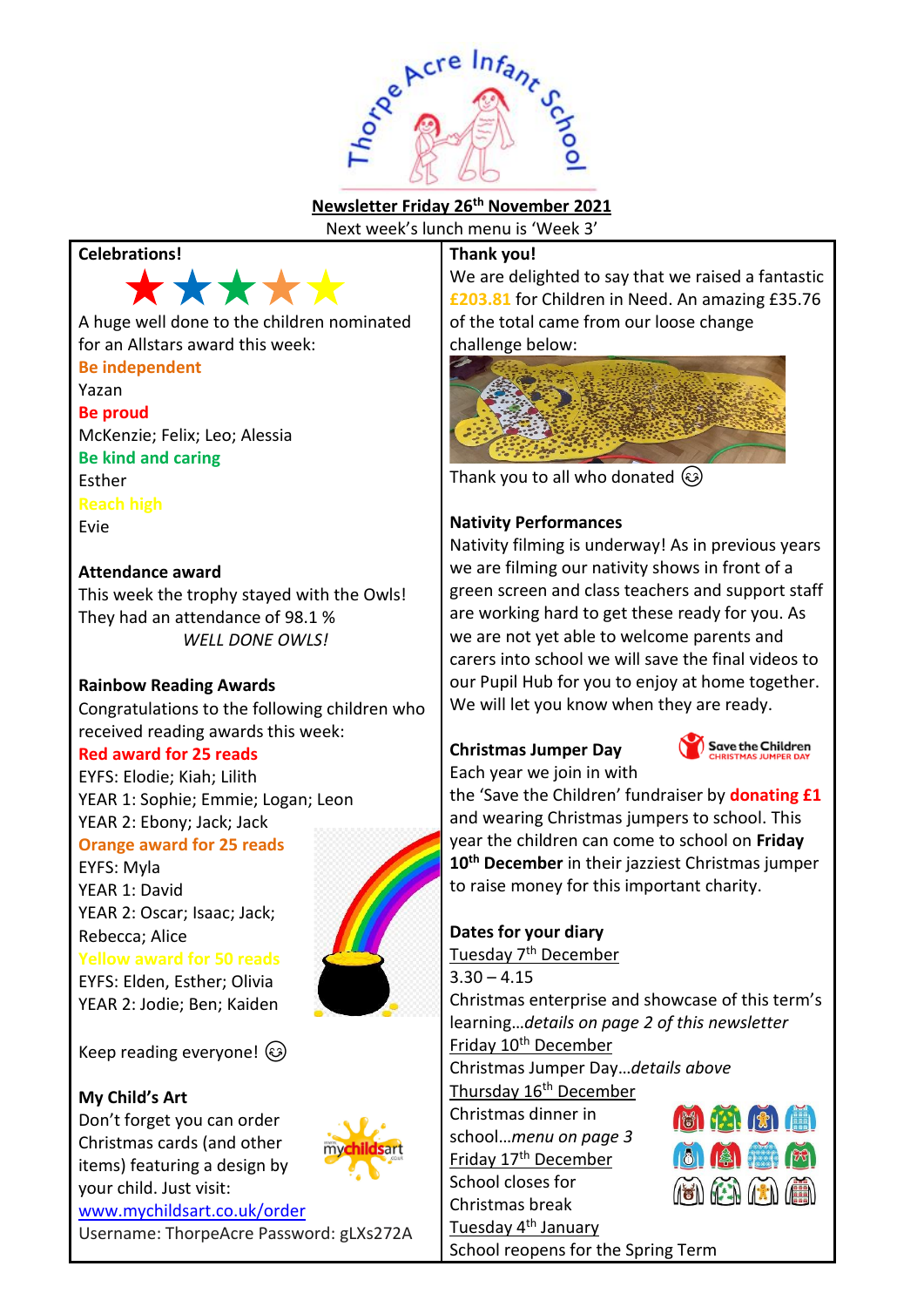

## **Tuesday 7th December 2021 3.30 – 4.15**

**SHOWCASE OF LEARNING & CHRISTMAS ENTERPRISE**



Our hall will be open for you to come in and look at children's books and photos of the learning that has happened this half term. Hopefully the children will enjoy sharing their learning with you!

After that, if you head down the path to the playground there will be a 'mini' Christmas fair with stalls of items – some made by the children - to sell to you. Details below:



We really hope to see lots of you there!